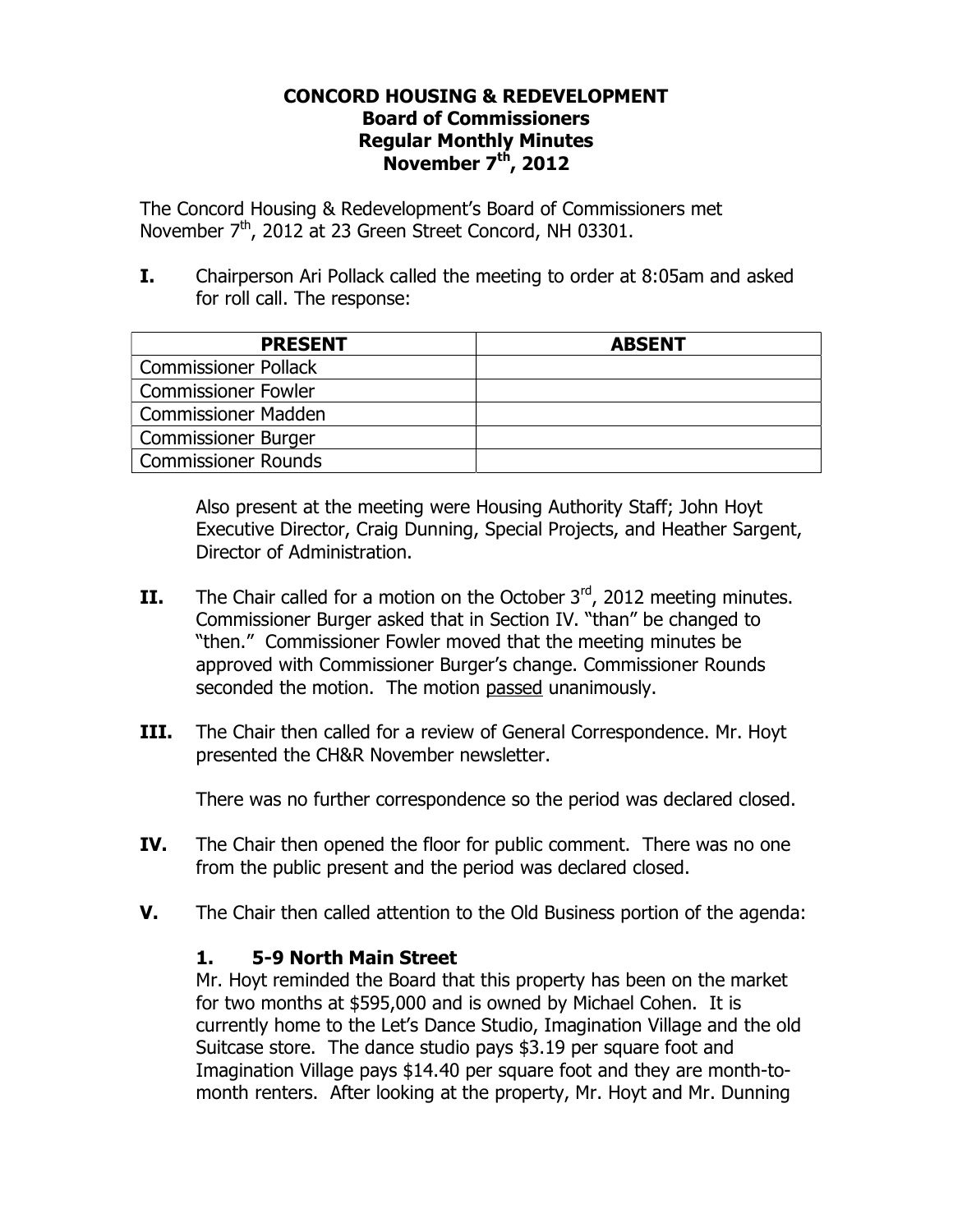believe it will need approximately \$125,000 in improvements. Mr. Hoyt stated that the Suitcase store has been vacant for at least two years and a new property at 9-15 Depot Street was just listed for \$575,000 and has five tenants.

The general consensus from the Board was the asking price was too high for 5-9 North Main Street. However it may be a good opportunity for a lower price. There are many variables including the pending Main Street construction, parking and access via elevator to the upper floors that are unknown at this time. The Chairperson asked for a motion to Table the discussion. Commissioner Fowler moved this motion and Commissioner Madden seconded it. The motion to Table the discussion was passed unanimously.

There was no other Old Business to be discussed and the period was declared closed.

**VI.** The Chair then called attention to the New Business portion of the agenda:

## **1. RESOLUTION #1291: Resolution approving the Section 8 SEMAP Certification.**

Mr. Hoyt explained that this is the annual HUD certification indicating that we are operating the Section 8 program according to regulations. Commissioner Rounds moved the Resolution be accepted and Commissioner Fowler seconded it. The motion passed unanimously.

## **2. RESOLUTION #1292: Resolution authorizing the Executive Director to enter into a contract with Tri State Hood & Duct Inc. to clean ductwork in Pitman at a price of \$17,200.**

Mr. Hoyt explained that there was money left in the 2011 Capital Fund Contingency acct that would cover this. He pointed out that the ducts have not been cleaned since 1973 and several are clogged. He added that this was the lowest bid out of two. The third agency invited to bid did not submit anything by the deadline. Mr. Dunning explained that the process will be extensive and will involve thorough cleaning of the vents in all apartments. Commissioner Fowler moved the motion be accepted and Commissioner Burger seconded it. The motion passed unanimously.

Commissioner Fowler asked about the latest on Walker School. Commissioner Pollack thought that the Concord Group was the most viable option, but that would leave their current building vacant.